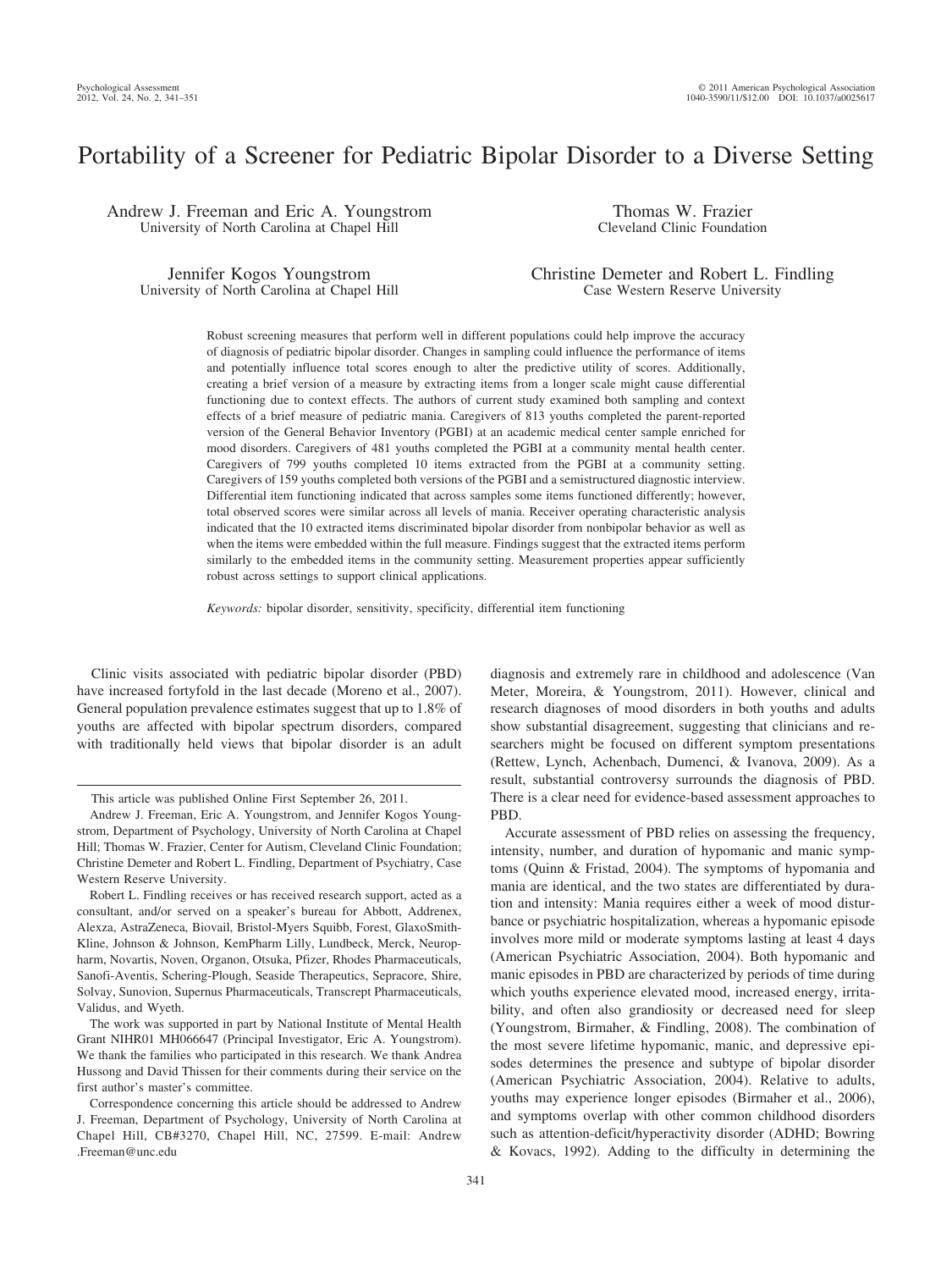origins of a symptom is the fact that most self-referred treatment seeking occurs during depressive episodes (Youngstrom, Freeman, & Jenkins, 2009). Therefore, a brief accurate screening measure for (hypo)manic symptoms could increase the accuracy of PBD diagnoses (Henry, Pavuluri, Youngstrom, & Birmaher, 2008; Jenkins, Youngstrom, Washburn, & Youngstrom, 2011; Youngstrom, Frazier, Demeter, Calabrese, & Findling, 2008).

Numerous measures have been proposed in the research literature to improve the assessment of PBD because early and accurate identification may lead to more effective treatment. Measures of PBD assess the presence of hypomanic and manic symptoms because the diagnosis of bipolar disorder is differentiated from other disorders by the presence of hypomanic and manic episodes (American Psychiatric Association, 2004, 2011; see Miller, Johnson, & Eisner, 2009; Youngstrom, Mash, & Barkley, 2007, for review). Validation studies of manic symptom measures typically have compared performance by a bipolar group to the performance of healthy controls and a single comparison group such as individuals with major depression (Hirschfeld et al., 2000) or ADHD (Pavuluri, Henry, Devineni, Carbray, & Birmaher, 2006; Tillman & Geller, 2005). Changes in comorbidity patterns with overlapping symptoms—such as increases in comorbid disruptive behavior disorders— could result in measures performing more poorly (Kowatch, Youngstrom, Danielyan, & Findling, 2005; Neighbors, Jackson, Campbell, & Williams, 1989; Youngstrom & Green, 2003). For example, items such as "cries often and easily" and "mood changes quickly and drastically" displayed adequate sensitivity and specificity to bipolar I disorder in a distilled sample that excluded cases with conduct disorder or comorbid ADHD and depression, but failed to discriminate PBD from other diagnoses in a more diagnostically diverse sample (Tillman & Geller, 2005; cf. Youngstrom, Meyers, Youngstrom, Calabrese, & Findling, 2006). In addition, the average severity of mania may often be lower in community mental health settings than in specialty clinics. For example, the Mood Disorder Questionnaire (MDQ; Hirschfeld et al., 2000) demonstrates substantial sensitivity to bipolar I disorder; however, the MDQ displays poor sensitivity to bipolar II and bipolar spectrum disorders (Hirschfeld et al., 2003; Miller, Klugman, Berv, Rosenquist, & Ghaemi, 2004; Wagner et al., 2006; Youngstrom, Meyers, et al., 2005). These other diagnoses on the bipolar spectrum appear to be more common than bipolar I in both clinical (Birmaher et al., 2006) and community (Merikangas & Pato, 2009; Van Meter, et al., 2011) samples. Thus, existing evidence strongly suggests that measures developed in highly selected samples might not generalize to community mental health populations due to changes in clinical characteristics.

To be used in widespread screening of a diagnosis, the measure should be robust across diverse samples (Kraemer, 1992; Straus, Richardson, Glasziou, & Haynes, 2005). In one direct comparison, fewer than half of measures displayed good discrimination of PBD from other diagnoses in more clinically representative samples, with only small decreases in accuracy observed (Youngstrom et al., 2006). The parent-reported version of the General Behavior Inventory (PGBI) displayed excellent functioning in both an academic medical center and community mental health clinic. The PGBI (Youngstrom, Findling, Danielson, & Calabrese, 2001) represents an adaptation of the General Behavior Inventory (Depue, 1981) from college student self-report to caregiver reporting of youths. The target of the item query changed from self to offspring

because the criteria for bipolar disorder are the same between youths and adults or among informants (American Psychiatric Association, 2004, 2011; Youngstrom, Birmaher, et al., 2008).

The PGBI displays both positive and negative attributes for the assessment of PBD. The PGBI assesses mixed symptoms, mood lability, and episodes while maintaining adequate sensitivity and specificity to bipolar spectrum diagnoses (Youngstrom et al., 2001), whereas many other measures query only about the presence of manic symptoms without mixed presentations (e.g., Pavuluri et al., 2006; Wagner et al., 2006). Mixed symptom presentation is common in youths (Kraepelin, 1921/1976; Youngstrom, Birmaher, et al., 2008). The PGBI also displays sensitivity to treatment effects.

Undesirable characteristics for widespread use of the PGBI are length (73 items) and reading level (12th grade). To decrease the burden, Youngstrom, Frazier, et al. (2008) developed the 10-item mania PGBI (PGBI–10M) by extracting the 10 items that were most discriminating between PBD and all other diagnoses at an academic medical center. The content of those 10 items stayed the same between the PGBI and PGBI–10M.

Extracting items could result in a change of response context. Context effects are traditionally defined as the interaction between the content of prior items with the current item (Schuman, Presser, & Ludwig, 1981). The content of the 73 items of the PGBI provides a general context that directly and consistently queries about mood symptoms. Thus, it is possible that item and test functioning could change as a result of the change in context. One major difference in context is that the 73 items include a separate Depression scale as well as a Hypomanic/Biphasic (i.e., "mixed") scale, whereas the 10 items comprising the PGBI–10M are drawn solely from the Hypomanic/Biphasic scale.

Item functioning is most often examined using item response theory, which is a method for examining both an item and the test's functioning on an underlying latent trait. Two parameter logistic models provide estimates of discrimination and threshold. In the context of psychopathology, the *discrimination* parameter represents the likelihood that an individual will endorse the symptom at his or her severity of mania and the *threshold* parameter represents the severity at which there is a 50% probability of endorsing this response or higher. Differential item functioning (DIF) occurs when two groups with the same estimated severity do not have the same probability of choosing identical responses (Lord, 1980). Thus, item response theory provides a framework for examining the effects of changing sampling and context on caregiver response to the PGBI and PGBI–10M.

The present study examined the extent to which psychometric properties changed when the PGBI–10M was transported into new settings. Specific aims included the following:

1. Examine differential item functioning and differential test functioning of the 10 items on the PGBI between two socioeconomic, racially and clinically distinct samples.

2. Examine the differential item functioning and differential test functioning of the extracted 10 items in the form of the PGBI–10M compared with the embedded 10 items in the form of the full PGBI in a low socioeconomic, racially and clinically diverse sample.

3. Examine the convergent and discriminant validity of the PGBI–10M when administered separately compared with the 10 items embedded within the PGBI in a low socioeconomic, racially and clinically diverse sample.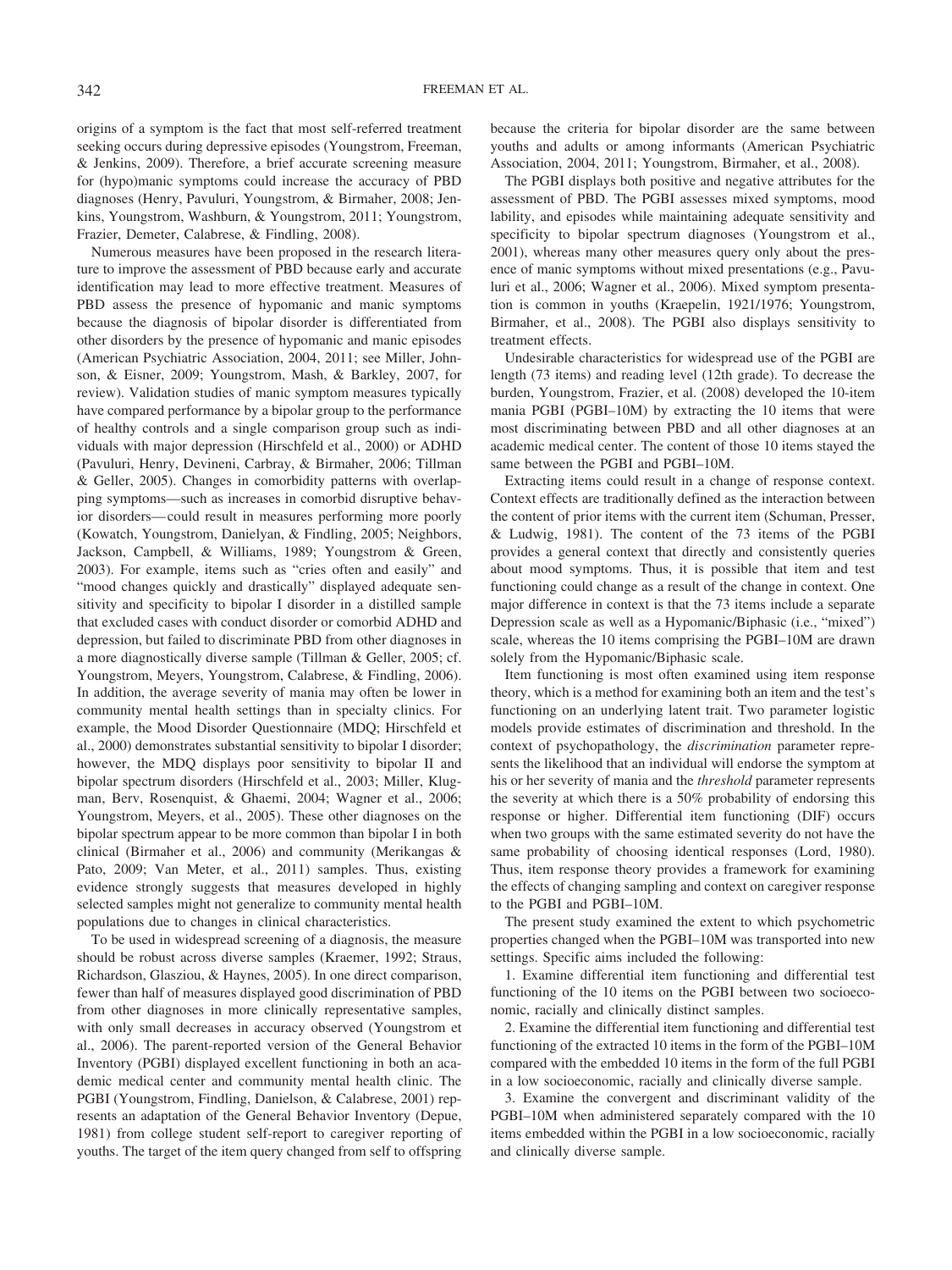4. Examine the diagnostic efficiency of the PGBI–10M when administered in a low socioeconomic, racially and clinically diverse sample.

#### **Method**

#### **Participants**

Participants were 2,252 youths presenting at either an urban academic medical center  $(n = 813)$  or an urban community mental health center  $(n = 1,439)$  in the Midwest. The community mental health sample was an unselected case series that would be representative of youths seeking services in urban, low-income settings. The academic medical center has specialty clinics in adult and pediatric bipolar disorder and recruits cases to fill research studies. Families contacting the academic medical center before 2003 went through a phone screening and were referred to other providers if they did not meet criteria for inclusion in one of the research projects. Additionally, advertising for studies and referrals of offspring with a parent with bipolar disorder enriched the rate of bipolar disorder in the academic sample. Inclusion criteria for the current study at both sites were (a) youths were between the ages of 5 and 18 years and were seeking outpatient mental health services, (b) both the caregiver and youth provided written consent and assent, (c) both the caregiver and youth presented for the assessment, and (d) both the caregiver and youth were conversant in English. Table 1 displays the demographic characteristics of the sample divided into subgroups for analysis. Overall, participants in the community mental health sample were more likely to be African American and have no mood disorder, whereas participants at the academic medical center were more likely to be White or have bipolar I. Rates of bipolar I disorder in the community

mental health clinic were (a) substantially higher than found in nonclinical community samples (Merikangas et al., 2010; Van Meter, et al., 2011), (b) similar to other published rates for similar samples (Geller et al., 2002; Youngstrom, Youngstrom, & Starr, 2005), and (c) lower than rates found in settings that treat youths with greater acuity of problems (Blader & Carlson, 2007; Pliszka, Sherman, Barrow, & Irick, 2000). The fourfold increase in the rates of bipolar spectrum diagnoses compared with bipolar I rates is consistent with epidemiological findings that indicate a fourfold increase in bipolar spectrum disorders compared with bipolar I (Lewinsohn, Klein, & Seeley, 1995; Merikangas et al., 2011).

The total sample was split into four groups: Embedded Academic (EA), Embedded Community (EC), Extracted, and Both. The EA group consisted of 813 youths and their caregivers from an academic medical center. The EC group consisted of 481 youths from the community mental health center. The primary caregivers of the EA and EC youths completed the full PGBI. The Extracted group consisted of 799 youths from the community mental center, whose parents completed the PGBI–10M only as stand-alone measure during general intake to the clinic. The both group consisted of 159 youths from the community mental health center whose parents completed both the PGBI–10M at general intake and then later completed full PGBI during an expanded research protocol (median: 8 days after intake). The Extracted group did not participate in the larger protocol, so demographic and clinical characteristics were not gathered at an individual level. Like the EC group, the Extracted group was a case series at the same clinical infrastructure so demographic and clinical features would be similar.

The academic medical center site had multiple pharmacotherapy trials open for bipolar spectrum disorders, unipolar depression,

Table 1

*Demographic Characteristics of the Embedded Academic, Embedded Community, and Both Outpatient Groups*

|                                           | Group                            |                                   |                             |  |  |
|-------------------------------------------|----------------------------------|-----------------------------------|-----------------------------|--|--|
| Variable                                  | Embedded academic<br>$(n = 813)$ | Embedded community<br>$(n = 481)$ | <b>B</b> oth<br>$(n = 159)$ |  |  |
| Gender $(\% )$                            |                                  |                                   |                             |  |  |
| Male                                      | 61                               | 58                                | 65                          |  |  |
| Female                                    | 39                               | 42                                | 35                          |  |  |
| Ethnicity $(\% )$                         |                                  |                                   |                             |  |  |
| White                                     | 79                               | 9                                 | 4                           |  |  |
| African American                          | 13                               | 83                                | 91                          |  |  |
| Age in years $(SD)$                       | 11.5(3.3)                        | 10.8(3.4)                         | 10.0(3.4)                   |  |  |
| Number of diagnoses $(SD)$                | 2.1(1.3)                         | 2.7(1.4)                          | 2.6(1.2)                    |  |  |
| Primary diagnosis $(\%)$                  |                                  |                                   |                             |  |  |
| Bipolar I                                 | 23                               | 3%                                | $1\%$                       |  |  |
| Other bipolar spectrum                    | 20                               | 11%                               | 10%                         |  |  |
| Unipolar depression                       | 23                               | 31%                               | 21%                         |  |  |
| Disruptive behavior disorder without mood | 23                               | 45%                               | 57%                         |  |  |
| All other diagnoses                       | 11                               | 9%                                | 9%                          |  |  |

*Note.* Demographics were not available for the extracted group. Composition should be similar to the embedded community sample, as both samples were consecutive case series at the same infrastructure. Bipolar spectrum includes bipolar II, cyclothymia, and bipolar-not otherwise specified in accordance with *DSM–IV–TR*. Primary diagnoses were hierarchically determined such that if a youth had bipolar I and comorbidity, the primary diagnosis was bipolar I. A youth with unipolar depression and a disruptive behavior disorder carried a primary diagnosis of unipolar depression.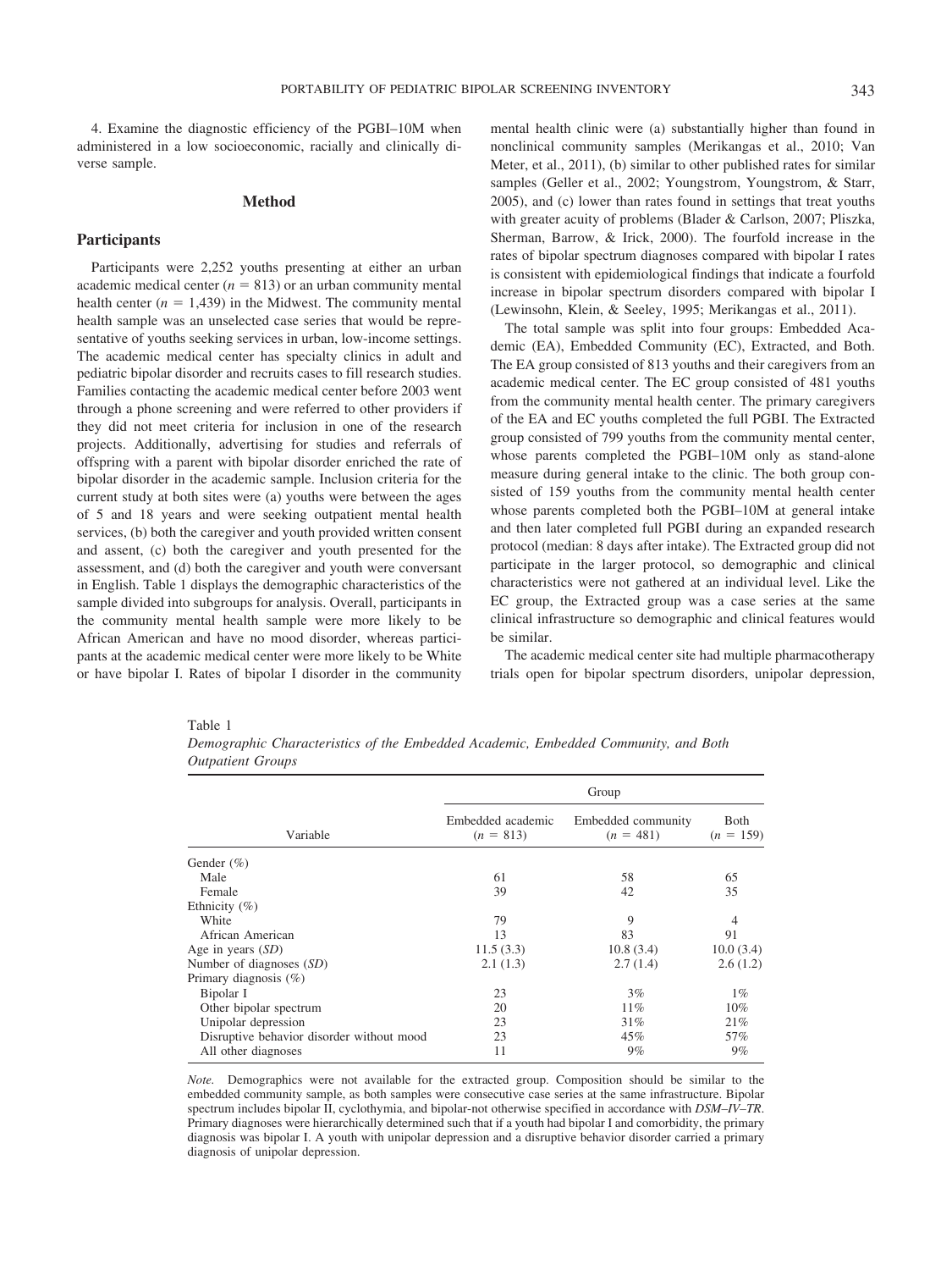schizophrenia, ADHD, and posttraumatic stress disorder (as described in Findling et al., 2001). Youths were referred by local providers or responded to advertisements. Youths and caregivers willing to participate in treatment protocols were included if their initial symptoms appeared to match the enrollment criteria for open trials. Additionally, the sample also included offspring of parents with bipolar disorder who were receiving treatment at an affiliated adult mood disorders clinic.

The community mental health center site consisted of youths and caregivers presenting at a midwestern urban clinic for treatment. Using a consecutive case series design at intake, experimenters asked all youth and caregiver pairs to participate in an assessment research study. All youths—regardless of initial presentation— between the ages of 5 and 18 years were eligible to participate in the current study.

### **Measures**

**Schedule for Affective Disorders and Schizophrenia for Children (KSADS).** The KSADS is a semistructured interview that queries about symptoms from common Axis I disorders from both the parent and child. The KSADS–PL–Plus amalgamates the mood modules from the Washington University KSADS (Geller et al., 2001) and the KSADS Present and Lifetime Version (Kaufman et al., 1997). The Washington University KSADS includes additional symptoms and associated features of depression and mania beyond those included in the KSADS Present and Lifetime Version. Research assistants were highly trained: Symptom level ratings for new raters were compared with those of a reliable rater for at least five interviews rating along and then five interviews leading. A new rater passed a session if he or she achieved an overall  $\kappa \geq .85$  at the item level of the entire interview and a  $\kappa =$ 1.0 at the diagnostic level. Raters "scored along" with another interviewer on a monthly basis after completing training, and  $\kappa \geq$ .85 was maintained throughout the project. A new cadre of raters was trained each year, and videotaped interviews were used to avoid drift across years. Research assistants were primarily predoctoral psychology interns or research staff with a master's degree or PhD in psychology or a master's degree in social work. Research assistants conducted assessments at both sites.

**Parent-Reported General Behavior Inventory (PGBI).** In the PGBI, the original GBI is modified so that all questions in the PGBI query the caregiver about the mood and behavior of his or her offspring (Youngstrom et al., 2001). The PGBI consists of 73 items measuring depressive, hypomanic, and mixed symptoms of mood disorder during the prior year. Participants' answers can range from *never or hardly ever* to *very often or almost constantly* on a 4-point Likert-type scale about their offspring. The Hypomanic/Biphasic (Cronbach's  $\alpha$  = .92) scale measures symptoms associated with mania in both classical and mixed forms. Present analyses concentrate on the PGBI–10M items.

**10-Item Mania General Behavior Inventory.** The PGBI– 10M was developed from the PGBI using item response theory to determine the 10 best discriminating items from the Hypomanic/ Biphasic scale (Youngstrom, Frazier, et al., 2008). Participants' answers can range from *never or hardly ever* to *very often or almost constantly* on a 4-point Likert scale about their offspring's mood symptoms during the prior year (Cronbach's  $\alpha = .92$ ).

**Parent Mood Disorder Questionnaire (PMDQ).** The PMDQ was developed from the Mood Disorder Questionnaire by changing the target of the items from self to offspring (Wagner et al., 2006). The PMDQ consists of 13 items assessing all of the (hypo)manic symptoms in the *Diagnostic and Statistical Manual of Mental Disorders* (4th ed., text rev.; American Psychiatric Association, 2004) using yes-or-no responses, providing a criterion measure of caregiver-reported manic symptoms.

**Child Depression Rating Scale–Revised (CDRS–R).** The CDRS–R is an adaptation of the Hamilton Rating Scale for Depression designed for use with children and adolescents ranging in age from 5 to 18 years (Poznanski & Mokros, 1996). The CDRS–R consists of 17 items measuring the symptoms of depression. The items are rated between 1 and 7 or 1 and 5, depending on content. Higher scores indicated more severe depression. The CDRS–R was rated by the KSADS interviewer. The CDRS–R is often considered the standard in measuring depressive symptoms in clinical trials for bipolar disorder (Carlson et al., 2003).

**Young Mania Rating Scale (YMRS).** The YMRS was originally validated in adults (Young, Biggs, Ziegler, & Meyer, 1978). It is now also widely used as a measure of mania symptoms in youths with good evidence that scores have acceptable reliability and construct validity in youths (Fristad, Verducci, Walters, & Young, 2009; Fristad, Weller, & Weller, 1995; Youngstrom, Danielson, Findling, Gracious, & Calabrese, 2002). The YMRS consists of 11 items measuring manic symptoms based on interview of the youth and caregiver by a trained interviewer. The items are rated between 0 to 4 and 0 to 8. Higher scores indicate more severe mania. The YMRS is considered the gold standard for measuring manic symptoms in clinical trials (Carlson et al., 2003).

**Child Behavior Checklist.** The Achenbach Child Behavior Checklist (CBCL; Achenbach & Rescorla, 2001) is among the most widely used measures of child and adolescent behavior problems in both research and clinical work. The CBCL consists of 118 items that query about behavior problems in youths between the ages of 6 and 18. Caregivers of youths who were age 5 completed the CBCL 1.5–5.5 Years. The Internalizing score provided a well-established measure of depressive and anxious symptoms.

## **Procedure**

The protocols for EA, EC, and Both groups were similar. Caregivers provided written consent for the youths to participate in the study. Youths provided written assent to participate in the study. The same research assistant interviewed both the caregiver and youth sequentially with the KSADS, CDRS–R, and YMRS. Caregivers completed the PGBI and CBCL as part of an additional battery.

Recruitment for the EC and Both groups occurred during a general clinical intake. During this time, caregivers also completed the PGBI–10M in extracted format. The Both group consisted of individuals who completed both the PGBI–10M, agreed to participate in the assessment study, and presented for the assessment study. The Extracted group received the PGBI–10M as part of standard clinical intake, and de-identified archival data were used for comparison to the other versions.

All cases were reviewed using the Longitudinal Evaluation of All Available Data (LEAD) procedure (Spitzer, 1983). The re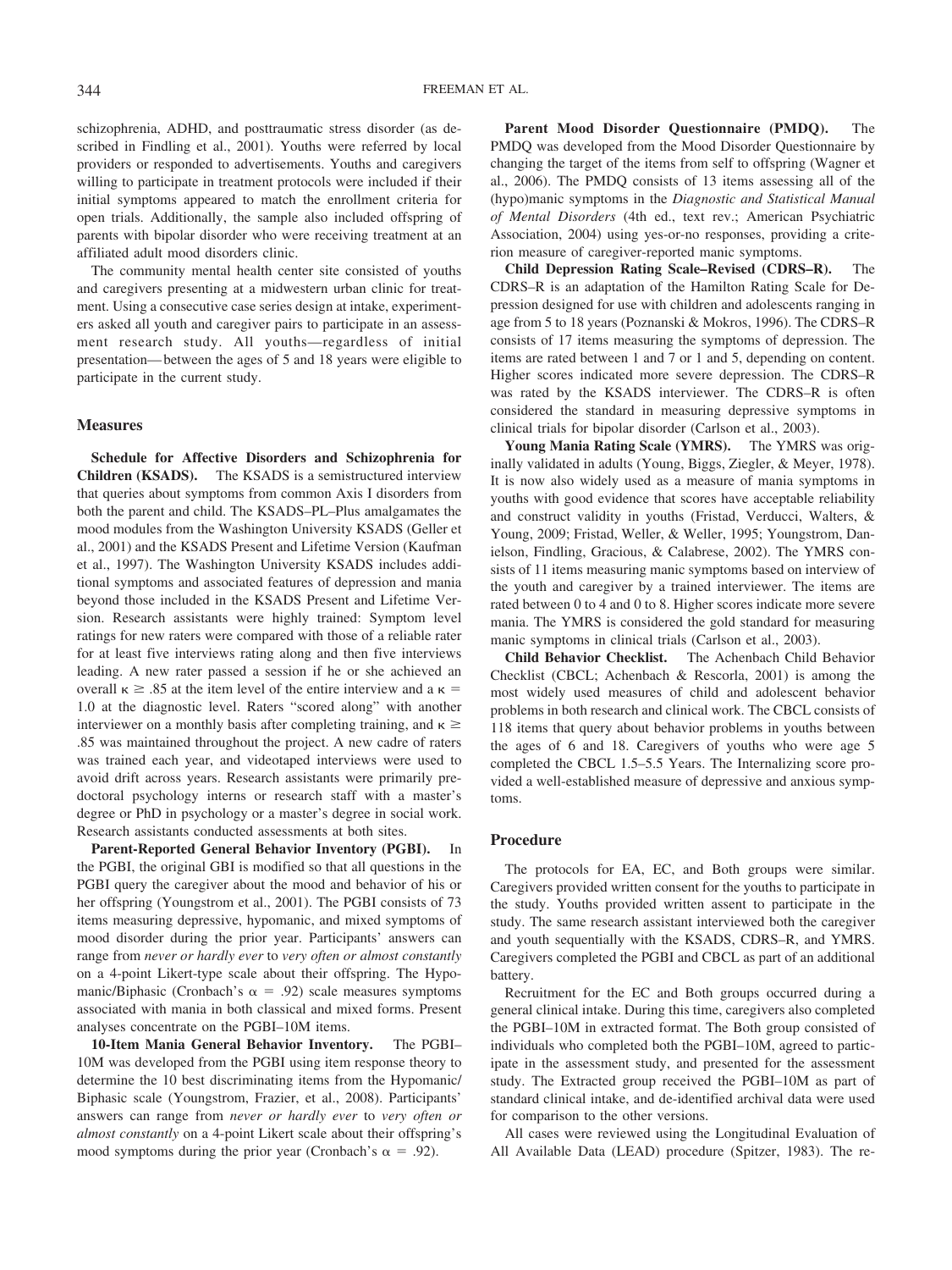search assistant met with a licensed clinical psychologist to review the case. During the LEAD meeting, the research assistant presented the KSADS symptoms and diagnoses, family history, and information available from intake (e.g., intake diagnoses, chart review of diagnoses, prior treatment history, and school history). Both the licensed clinical psychologist and the research assistant were blind to the PGBI and the PGBI–10M. Kappas between the KSADS diagnoses and the LEAD diagnoses ranged from .85 (for oppositional defiant disorder) to .93 (for bipolar disorder).

## **Results**

## **Evaluation of Item Response Theory Assumptions**

A confirmatory factor analysis with one latent variable for each of the three samples was fit using Mplus 5.21 (Muthén & Muthén, 1998 –2007) to examine whether the items met assumptions of unidimensionality and local independence. The single factor model displayed adequate fit in all three groups (all comparative fit indices  $>$  .95 and root-mean-square errors of approximation  $<$ .10). Additionally, error correlations between item pairs were all of small magnitude  $\ll$  .20, following guidelines from Hill et al., 2007; Reeve et al., 2007).

# **Aim 1: Examination of Sampling Effects: Differential Item Functioning of the 10 Embedded Items Between an Academic Medical Center and a Community Mental Health Center**

As expected, the EA and EC groups showed significant and large differences on demographics, socioeconomic status, and clinical characteristics. The academic sample, which was enriched for mood disorders, was more White, had higher socioeconomic status, and had more bipolar I, whereas the community sample had less bipolar I and more spectrum (bipolar II, cyclothymia, and bipolar not otherwise specified). The relative scarcity of bipolar I youths in the EC group and the change in socioeconomic status and ethnicity creates a strong test of the limits on portability across samples. By definition, only bipolar I cases had a history of mania, whereas the rest of the bipolar spectrum could only show at most hypomanic presentations.

For the portability analyses, EA was the reference group, and EC was the focal group. Table 2 displays the item parameters and  $g<sup>2</sup>$  goodness-of-fit index for the 10 items. Three items displayed no evidence of DIF. "Rapid mood and energy shifts" (Item 3) and "elated mood or energy with sleep disturbance" (Item 6) were significantly more discriminating in the EA sample, meaning that endorsement of higher categories could occur across a broader spectrum of severity in the EC sample rather than being specific to those with higher levels of mania. "Elated mood only" (Item 2) discriminated significantly better in the EC group than the EA group, meaning that the endorsement of higher response occurred at more distinct severity levels in the EC sample. These four items displayed statistical significant DIF; however, examination of the items' item characteristic curves in Figure 1 indicated that the practical effect size of the difference was minimal.

Items 1, 4, 7, and 8 showed significant differences in the difficulty parameters,  $p_s < 0.05$ . Caregivers endorsed "mood and energy at the extremes" (Items 7) and "mood switching across days" (Item 8) at lower thresholds in the EC group than the EA, indicating that overall EC caregivers were more likely to endorse higher responses than EA caregivers. EC caregivers endorsed "happiness with energy and hyperactivity" (Item 1) at significantly lower thresholds than the EA caregivers. "Happiness with energy" (Item 4) was significantly more difficult for EC group than EA group at the extreme scores. The differences in thresholds were typically in the small effect size range.

Figure 2 shows that even though many of the items displayed differential functioning between the two settings, as a scale the 10 items were functioning similarly across settings. Small item-level differences in opposite directions canceled out at the scale total level. In both samples, the 10 items produced nearly identical observed scores for individuals with the same severity of mania.

# **Aim 2: Examination of Item Context Effects: Differential Item Functioning of the 10 Items Embedded Versus Extracted**

For the context effect analyses, EC was the reference group and Extracted was the focal group. Table 3 displays the item parameters and  $g<sup>2</sup>$  goodness-of-fit for the 10 items. After the false discovery rate was controlled, only "mood and energy always at the extremes" (Item 7) yielded lower scores for the extracted items compared with when the items were embedded. Caregivers responded to Item 7 at lower thresholds when it was not in the context of 63 other mood items. A single item with small threshold differences did not substantially alter the 10 items' functioning together as a scale. Therefore, context effects did not appear to substantively change the overall performance of the 10 items when administered in an extracted form.

# **Aim 3: Examination of Construct Validity of the 10-Item GBI**

**Convergent validity.** Table 4 shows Pearson correlation coefficients using the Both group because they received all measures, including both the PGBI–10M and the 10 items embedded in the PGBI. There was a significant positive, strong correlation between the PGBI–10M and PGBI versions of the 10 items,  $r = .64$ ,  $p <$ .05. These administrations were separated by approximately 1 week (median  $= 8$  days). The PGBI-10M and the PGBI had significant, strong, positive correlations with the YMRS ( $rs = .46$ ) and .49,  $p \leq .05$ ), and PMDQ ( $rs = .48$  and .74,  $p \leq .05$ ), consistent with showing convergent validity for mania.

**Discriminant validity.** The PGBI–10M demonstrated large correlations with other established parent-reported measures of mania (e.g., PMDQ) and with interview ratings of manic symptoms that were made blind to the PGBI–10M scores (see Table 4). The PGBI–10M also showed significant correlations with the measures of depressed mood and internalizing, as expected given that (a) many of the items on the PGBI–10M are from the "biphasic/mixed" component of the original GBI (Depue, 1981) and (b) youths with bipolar disorder showed elevated depressed as well as manic symptoms. Even so, the PGBI–10M showed significantly higher correlations with the YMRS than the CDRS–R (both based on interviewer ratings blind to the questionnaire scores),  $t(156)$  = 2.19,  $p < .05$ . for the extracted, and  $t = 1.07$ , *ns*, for the embedded. Similarly, PGBI–10M score correlations were lower with the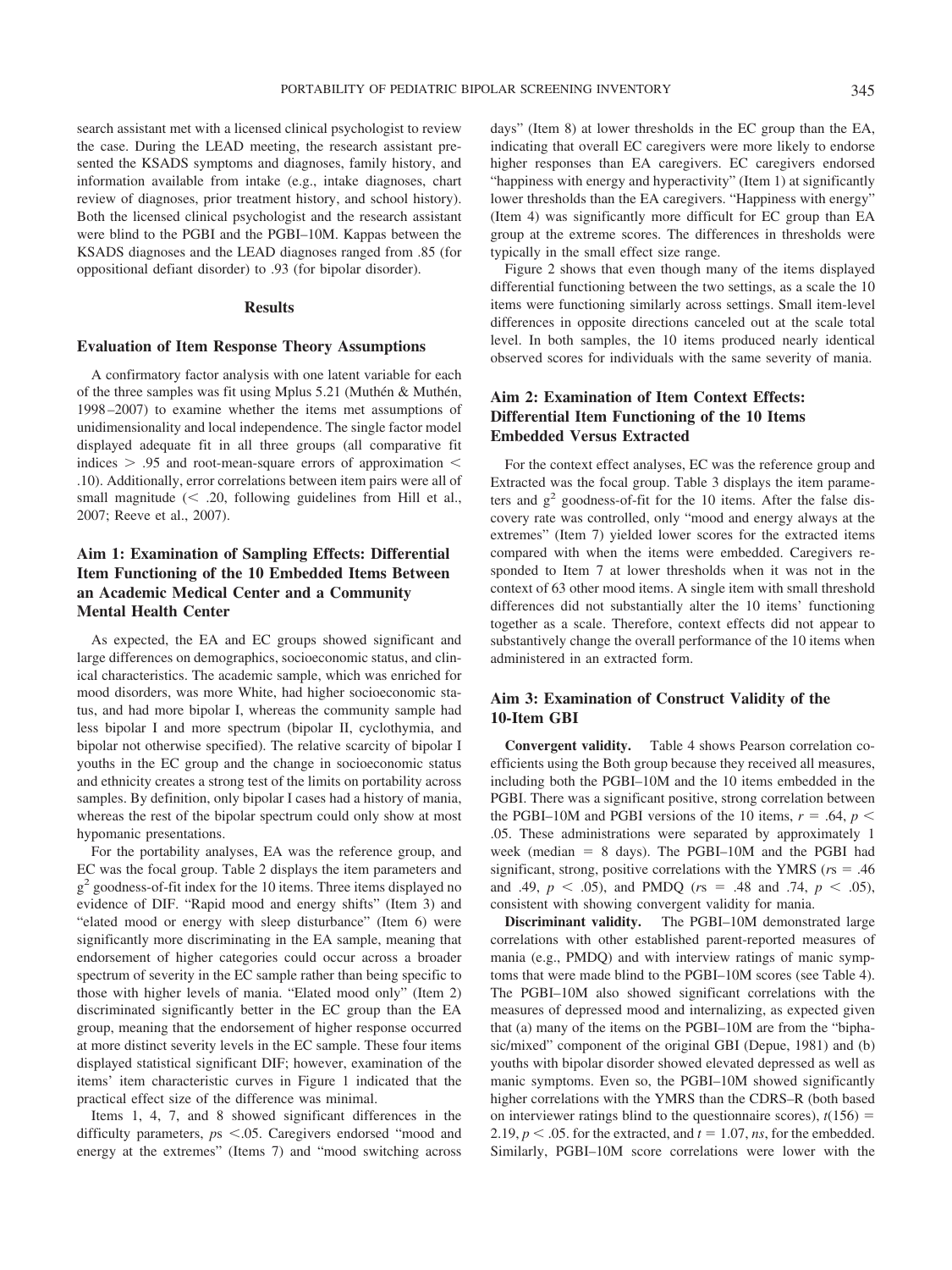#### Table 2

*Discrimination and Difficulty Parameter Estimates From Differential Item Functioning Results Comparing Embedded Academic to Embedded Community Samples*

| Item & Content/Group                                        | Discrimination Threshold 1 Threshold 2 Threshold 3 |         |      |      | DIF $\chi^2$ (p) | Discrimination Threshold DIF<br>$\chi^2(p)$ |
|-------------------------------------------------------------|----------------------------------------------------|---------|------|------|------------------|---------------------------------------------|
| No differential item functioning                            |                                                    |         |      |      |                  |                                             |
| Item 5: Happy $+$ Energy $+$ Rage                           |                                                    |         |      |      |                  |                                             |
| EA                                                          | 1.93                                               | 0.17    | 1.11 | 1.79 | .0(1.00)         | 8.6(.04)                                    |
| EC                                                          | 1.92                                               | 0.32    | 1.20 | 2.10 |                  |                                             |
| Item 9: Happy + Energy + Anger                              |                                                    |         |      |      |                  |                                             |
| EA                                                          | 2.12                                               | $-0.20$ | 0.99 | 1.77 | 2.5(0.11)        | 2.8(0.42)                                   |
| EC                                                          | 2.49                                               | $-0.11$ | 0.89 | 1.74 |                  |                                             |
| Item 10: Racing thoughts                                    |                                                    |         |      |      |                  |                                             |
| EA                                                          | 1.64                                               | 0.48    | 1.78 | 2.69 | 3.8(.05)         | 7.4(.06)                                    |
| EC                                                          | 1.28                                               | 0.33    | 1.68 | 2.85 |                  |                                             |
| More discriminating in EA than EC                           |                                                    |         |      |      |                  |                                             |
| Item 3: Rapid mood/energy shift                             |                                                    |         |      |      |                  |                                             |
| EA                                                          | 2.17                                               | $-0.53$ | 0.57 | 1.40 | $7.5$ $(.01)^*$  | 7.5(.06)                                    |
| EC                                                          | 1.63                                               | $-0.75$ | 0.39 | 1.42 |                  |                                             |
| Item 6: Happiness/Energy + Sleep disturbance                |                                                    |         |      |      |                  |                                             |
| EA                                                          | 2.17                                               | 0.19    | 1.21 | 1.85 | $3.9(.05)^{*}$   | 11.3(0.01)                                  |
| EC                                                          | 1.74                                               | 0.07    | 1.01 | 1.88 |                  |                                             |
| Less discriminating in EA than EC                           |                                                    |         |      |      |                  |                                             |
| Item 2: Happy                                               |                                                    |         |      |      |                  |                                             |
| EA                                                          | 1.58                                               | 0.65    | 1.75 | 2.76 | 4.2 $(.04)^*$    | 7.9(.05)                                    |
| EC                                                          | 2.02                                               | 0.69    | 1.85 | 2.72 |                  |                                             |
| More difficult in EA than EC                                |                                                    |         |      |      |                  |                                             |
| Item 7: Mood $+$ Energy at extremes                         | 1.87                                               | $-0.48$ | 0.72 | 1.55 | 1.6(.21)         | 39.2 $(<.01)$ <sup>*</sup>                  |
| EA                                                          | 1.64                                               | $-0.80$ | 0.21 | 1.24 |                  |                                             |
| EC                                                          |                                                    |         |      |      |                  |                                             |
| Item 8: Mood switching across days                          |                                                    |         |      |      |                  |                                             |
| EA                                                          | 2.25                                               | 0.03    | 1.26 | 1.94 | 2.3(0.13)        | $15.8$ ( $\leq$ .01) <sup>*</sup>           |
| EC                                                          | 2.65                                               | 0.27    | 1.11 | 1.79 |                  |                                             |
| More difficult in EC than EA                                |                                                    |         |      |      |                  |                                             |
| Item 1: Happy $+$ Energy $+$ Hyperactivity                  |                                                    |         |      |      |                  |                                             |
| EA                                                          | 1.62                                               | $-0.20$ | 0.69 | 1.36 | $5.0\,(.03)^*$   | $27.9 \, (< 01)$                            |
| EC                                                          | 2.06                                               | $-0.02$ | 0.81 | 1.73 |                  |                                             |
| Item more difficult at average and extremely high levels in |                                                    |         |      |      |                  |                                             |
| EC, but more difficult at high levels in EA                 |                                                    |         |      |      |                  |                                             |
| Item 4: Happy $+$ Energy                                    |                                                    |         |      |      |                  |                                             |
| EA                                                          | 2.13                                               | 0.30    | 1.37 | 2.03 | 3.2(.07)         | $11.5$ $(01)^*$                             |
| EC                                                          | 2.61                                               | 0.44    | 1.28 | 2.17 |                  |                                             |
|                                                             |                                                    |         |      |      |                  |                                             |

Indicates significantly different after Benjamini–Hochberg correction. EA Embedded Academic; EC Embedded Community.

CBCL Internalizing than with the other parent-reported mania scale,  $t(156) = 4.25$ ,  $p < .00005$ , for the embedded, and  $t = 0.38$ , *ns*, for the extracted scale. Multiple linear regressions indicated that the partial correlation among the PGBI–10M, and each of these measures was substantially reduced after controlling for the number of comorbid diagnoses, ADHD, and disruptive behavior disorders,  $p_s < .05$ . The correlations between these scales suggest that scores on the PGBI–10M were also being influenced by a youth's current depressed mood state and commonly overlapping comorbid diagnoses at study entry.

## **Aim 4: Examination of the Diagnostic Efficiency of the 10-Item GBI**

Receiver operating characteristic (ROC) curves examined whether the PGBI–10M could distinguish between youths with PBD and all other youths. ROC compares the sensitivity and false alarm rate  $(1-specificity)$ , which can best be quantified by the area under the ROC curve (AUROC; Altman & Bland, 1994). An

AUROC of .50 would indicate chance performance or an inability to distinguish youths with PBD from other youths. These analyses examine the discriminative validity of the PGBI-10M. The sample design—with high rates of comorbidity, high rates of diagnoses likely to generate false positive responses, and relatively low rates of extreme mania— creates a conservative but clinically realistic scenario for evaluating this aspect of validity. The PGBI–10M discriminated PBD from all other diagnoses significantly better than chance, AUROC = .79,  $p < .05$ , 95% confidence interval (CI) [.69, .90]. The 10 items embedded in the PGBI also detected PBD significantly better than chance, AUROC = .80,  $p < .05$ , 95% CI [.71, .89]. The PMDQ detected PBD significantly better than chance, AUROC = .84,  $p < .05$ , 95% CI [.75, .92]. The ability of the PGBI–10M to discern PBD was not significantly different than the 10 items embedded in the PGBI,  $z = .06$ ,  $p =$ .95, or the PMDQ,  $z = -.71$ ,  $p = .48$  (using the test from Hanley & McNeil, 1983). The PGBI–10M distinguished PBD compared with depression, AUROC = .78,  $p < .01$ , 95% CI [.65, .92], and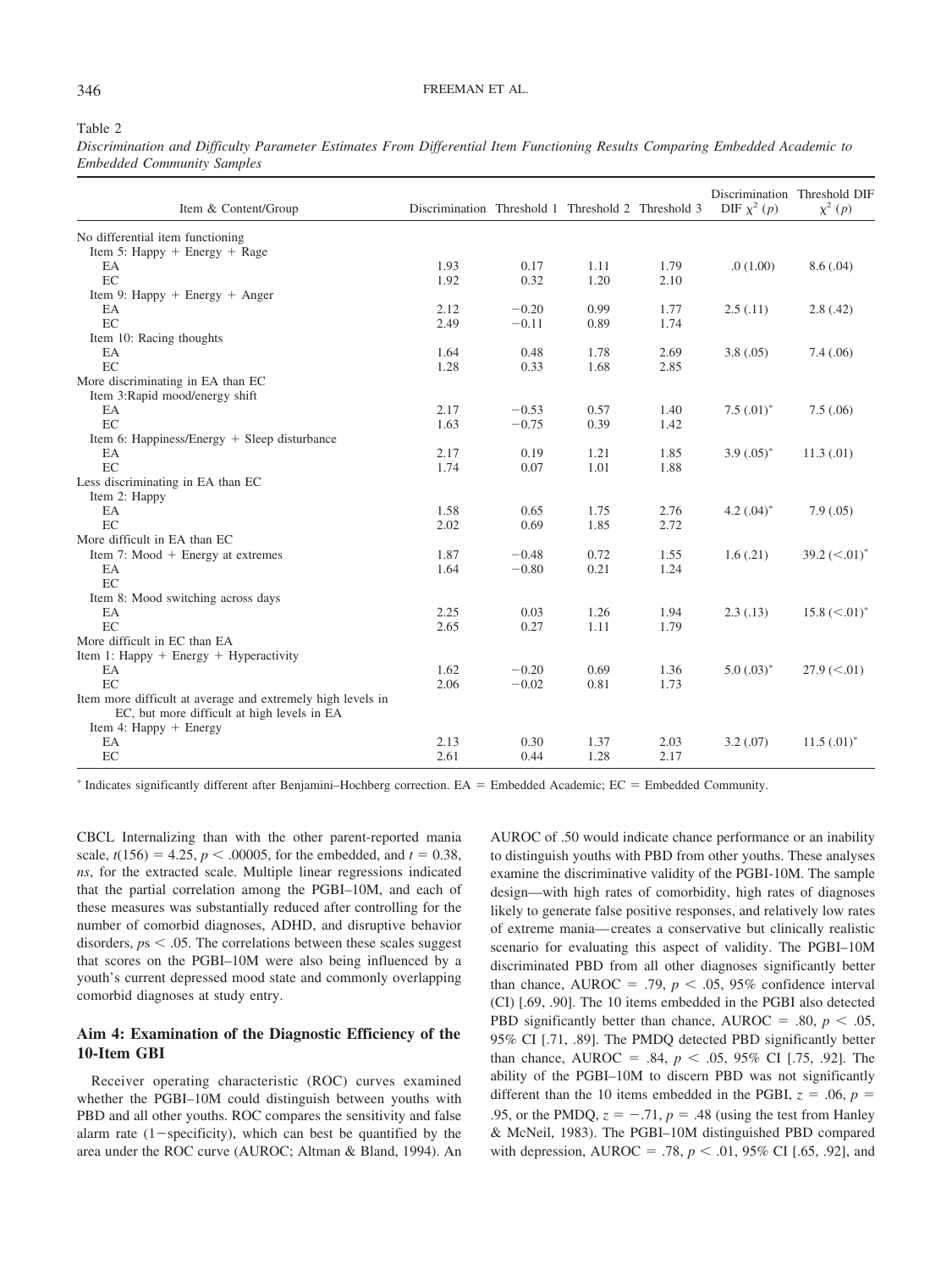

*Figure 1.* Boundary response functions for selected items showing Differential item functioning between the Embedded Academic (EA) and Embedded Community (EC) samples. Solid line is EC sample. Dotted line is EA sample. Item 3 is more discriminating in EA than EC. Item 7 is more difficult in EA than EC. Item 2 is less discriminating in EA than EC. Item 1 is less difficult in EA than EC.

any disruptive behavior disorder, AUROC = .78,  $p < .01$ , 95% CI [.65, .92].

### **Discussion**

The first specific aim of this project was to examine the portability of the 10 best discriminating PGBI items moving between an academic medical center and community mental health center. These sites differed markedly in terms of demographic features of their samples such as socioeconomic status and caregiver educational level, as well as in terms of clinical characteristics such as the rate of bipolar disorder or the proportion of spectrum bipolar diagnoses versus bipolar I diagnosis. Despite these differences in sample composition, data indicated that the 10 items function similarly across samples and context. When comparing performance in a sample in which individuals have a higher income and are primarily White, and in which probands often have been selected for mood disorder versus a sample with lower income, is primarily African American, and has lower rates of mood disorder, we found that the 10 items showed little evidence of DIF and nonsignificant differences in total score functioning. At the item level, querying "rapid mood/energy shifts" and "elated mood with sleep disturbance" was mildly less discriminating in the community mental health sample. Querying "elated mood only" was slightly more discriminating in the community mental health sample. Caregivers were more likely to endorse "mood and energy at the extremes" in the community mental health sample than at the academic medical center, while they were less likely to endorse "elated mood with hyperactivity and high energy" at the community mental health center. Visual examination of the statistically significant effects suggested that differences in item functioning were small. Additionally, the item-level differences appeared to balance themselves across the scale. After controlling for mean differences, the total observed score represented equivalent severities of mania between the two samples, even though individual items showed differences across the two samples.

The second specific aim was to examine whether context effects occur when extracting the 10 items from the full parent-reported GBI. The findings indicated that context did not have a strong effect on caregiver responses to the 10 items. Nine of the 10 items showed no significant differences in their relationship to mania or to the amount of mania required to endorse any particular response when they were administered by themselves or within the context of the full-length PGBI. The one exception was the item querying "extreme mood and energy." In the extracted, free-standing 10 items, caregivers were slightly more likely to endorse higher response categories at similar levels of mania. These results appear consistent with the suggestion by Steinberg (2001) that precise items are less likely to be affected by context. Item response is most likely due to respondents pooling prior memories, evaluating the consistency of those memories, and evaluating the similarities amongst the memories (Tourangeau, Rips, & Rasinski, 2000). Vague items are more likely to pull for memories that are not consistent or similar. The detail of the GBI items probably reduces the role of context for most items.

The third and fourth specific aims were to examine the validity of the extracted PGBI–10M scale scores. The results indicate the PGBI–10M scores are measuring the construct of mania in youths based on the high agreement with clinician ratings of manic symptoms and caregiver reported mania on another rating scale. However, the PGBI–10M scores overlapped with depressive symptomatology, as well as comorbid disorders such as ADHD and disruptive behavior disorders. Despite these correlations, the clinically typical rates of comorbidity (Kowatch et al., 2005), and the high rates of diagnoses often challenging to differentiate from bipolar disorder (Kim & Miklowitz, 2002), the PGBI–10M was able to identify youths with PBD significantly better than chance from all other youths presenting to the clinics. More focal comparisons demonstrated that the PGBI–10M also could discriminate bipolar from unipolar depression or ADHD.

Strengths of this study include the large, multisite, diverse sample of youths with reports of mania symptoms, and examina-



*Figure 2.* Test characteristic and test information curves comparing the 10 mania items from Parent-Reported General Behavior Inventory (PGBI– 10M) of the Embedded Academic (dotted line) sample to the same 10 items in the Embedded Community (solid line) sample.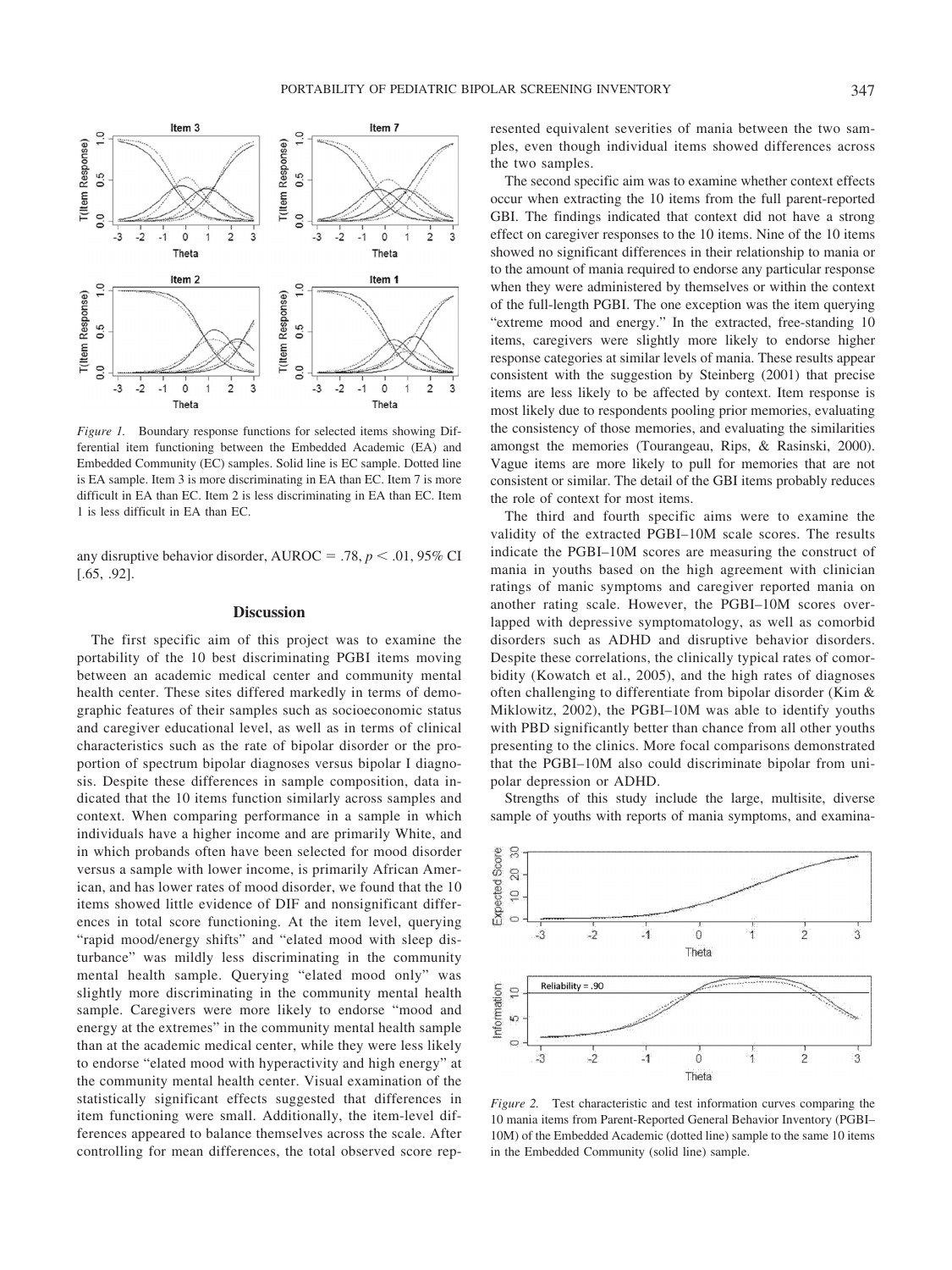## 348 FREEMAN ET AL.

#### Table 3

*Differential Item Functioning Results Comparing Embedded Community to the Extracted Community Samples*

| Item & Content/Group                                       | Discrimination Threshold 1 Threshold 2 Threshold 3 |         |         |      | DIF $\chi^2$ (p) | Discrimination Threshold DIF<br>$\chi^2(p)$ |
|------------------------------------------------------------|----------------------------------------------------|---------|---------|------|------------------|---------------------------------------------|
| No differential item functioning                           |                                                    |         |         |      |                  |                                             |
| Item 1: Happy $+$ Energy $+$ Hyperactivity                 |                                                    |         |         |      |                  |                                             |
| Embedded                                                   | 1.58                                               | $-0.20$ | $-0.78$ | 1.78 | 0.0(1.00)        | $13.3 \approx 0.01$                         |
| Extracted                                                  | 1.59                                               | $-0.20$ | 0.71    | 1.38 |                  |                                             |
| Item 2: Happy                                              |                                                    |         |         |      |                  |                                             |
| Embedded                                                   | 1.80                                               | 0.44    | 1.54    | 2.54 | 1.8(0.18)        | 4.9(0.18)                                   |
| Extracted                                                  | 1.53                                               | 0.66    | 1.80    | 2.84 |                  |                                             |
| Item 3: Rapid mood/Energy shift                            |                                                    |         |         |      |                  |                                             |
| Embedded                                                   | 2.09                                               | $-0.49$ | 0.71    | 1.56 | $0.1$ $(.75)$    | 5(.17)                                      |
| Extracted                                                  | 2.15                                               | $-0.56$ | 0.55    | 1.40 |                  |                                             |
| Item 4: Happy + Energy                                     |                                                    |         |         |      |                  |                                             |
| Embedded                                                   | 2.42                                               | 0.35    | 1.23    | 2.21 | 2.0(.16)         | 9.2(.03)                                    |
| Extracted                                                  | 2.07                                               | 0.30    | 1.40    | 2.07 |                  |                                             |
| Item 5: Happy $+$ Energy $+$ Rage                          |                                                    |         |         |      |                  |                                             |
| Embedded                                                   | 2.45                                               | 0.00    | 0.95    | 1.72 | 5.2(.02)         | 9.4(.02)                                    |
| Extracted                                                  | 1.91                                               | 0.18    | 1.14    | 1.82 |                  |                                             |
| Item 6: Happiness/Energy $+$ Sleep disturbance             |                                                    |         |         |      |                  |                                             |
| Embedded                                                   | 1.89                                               | 0.23    | 1.16    | 2.04 | 1.1(0.29)        | 4.2(.24)                                    |
| Extracted                                                  | 2.12                                               | 0.18    | 1.22    | 1.88 |                  |                                             |
| Item 8: Mood switching across days                         |                                                    |         |         |      |                  |                                             |
| Embedded                                                   | 2.21                                               | $-0.02$ | 1.11    | 2.03 | 0.0(1.00)        | 5.5(0.13)                                   |
| Extracted                                                  | 2.24                                               | 0.03    | 1.27    | 1.95 |                  |                                             |
| Item 9: Happy $+$ Energy $+$ Anger                         |                                                    |         |         |      |                  |                                             |
| Embedded                                                   | 2.30                                               | $-0.27$ | 0.85    | 1.78 | 0.5(0.48)        | 4(.26)                                      |
| Extracted                                                  | 2.14                                               | $-0.20$ | 0.99    | 1.77 |                  |                                             |
| Item 10: Racing thoughts                                   |                                                    |         |         |      |                  |                                             |
| Embedded                                                   | 1.57                                               | 0.26    | 1.45    | 2.45 | 0.0(1.00)        | $12.3 \; (< 0.01)$                          |
| Extracted                                                  | 1.58                                               | 0.49    | 1.82    | 2.76 |                  |                                             |
| More mania to endorse higher responses if item is embedded |                                                    |         |         |      |                  |                                             |
| Item 7: Mood $+$ Energy at extremes                        |                                                    |         |         |      |                  |                                             |
| Embedded                                                   | 1.86                                               | $-0.29$ | 1.04    | 2.06 | 0.0(1.00)        | $29$ ( $\leq 01$ ) <sup>*</sup>             |
| Extracted                                                  | 1.88                                               | $-0.52$ | 0.68    | 1.51 |                  |                                             |

 $*$  Indicates significantly different after Benjamini-Hochberg correction.

tion of one of the best performing instruments currently available (Youngstrom et al., 2009). In the present study, the PGBI–10M performed well across sites, suggesting that it is portable and resistant to context effects. Additionally, the current study reflects one of the first attempts to study item-level functioning in youths with PBD.

The diverse sample is also a limitation. Due to the differences in socioeconomic status, ethnicity, and diagnostic differences be-

#### Table 4

*Correlation Matrix of the Embedded and Extracted 10 Items for the Both Group With Criterion Measures (N 159)*

| Variable                                              | PGBI-10M<br>extracted | <b>PGBI</b><br>embedded | t test of dependent<br>correlations <sup>a</sup> ( $df = 156$ ) |
|-------------------------------------------------------|-----------------------|-------------------------|-----------------------------------------------------------------|
| PGBI embedded                                         | $.64***$              |                         |                                                                 |
| Clinician-administered (blind to rating scale scores) |                       |                         |                                                                 |
| YMRS (Mania)                                          | $.46***$              | $.49***$                | $t = 0.52$                                                      |
| CDRS-R (Depression)                                   | $29^{**}$             | $.41***$                | $t = 1.93$                                                      |
|                                                       | $t = 2.19^*$          | $t = 1.07$              |                                                                 |
| Caregiver rating scales                               |                       |                         |                                                                 |
| Mood Disorder Questionnaire (PMDQ Mania)              | $.48***$              | $.74***$                | $t = 5.54***$                                                   |
| CBCL Internalizing                                    | $45***$               | $.47***$                | $t = 0.34$                                                      |
|                                                       | $t = 0.38$            | $t = 4.25***$           |                                                                 |

*Note.* PGBI = Parent-Reported General Behavior Inventory; PGBI–10M = 10 mania items from PGBI;  $YMRS = Young Mania Rating Scale; CDRS–R = Child Depression Rating Scale–Revised; PMDQ = Parent Model Disorder Questionnaire; CBCL = Child Behavior Checklist.$ 

 $^{\text{a}}$  The  $t$  test compares whether the correlation is significantly different for the embedded versus extracted versions given the same criterion variable.

 $\int_{p}^{x} p$  < .05.  $\int_{p}^{*} p$  < .005.  $\int_{p}^{*} p$  < .0005.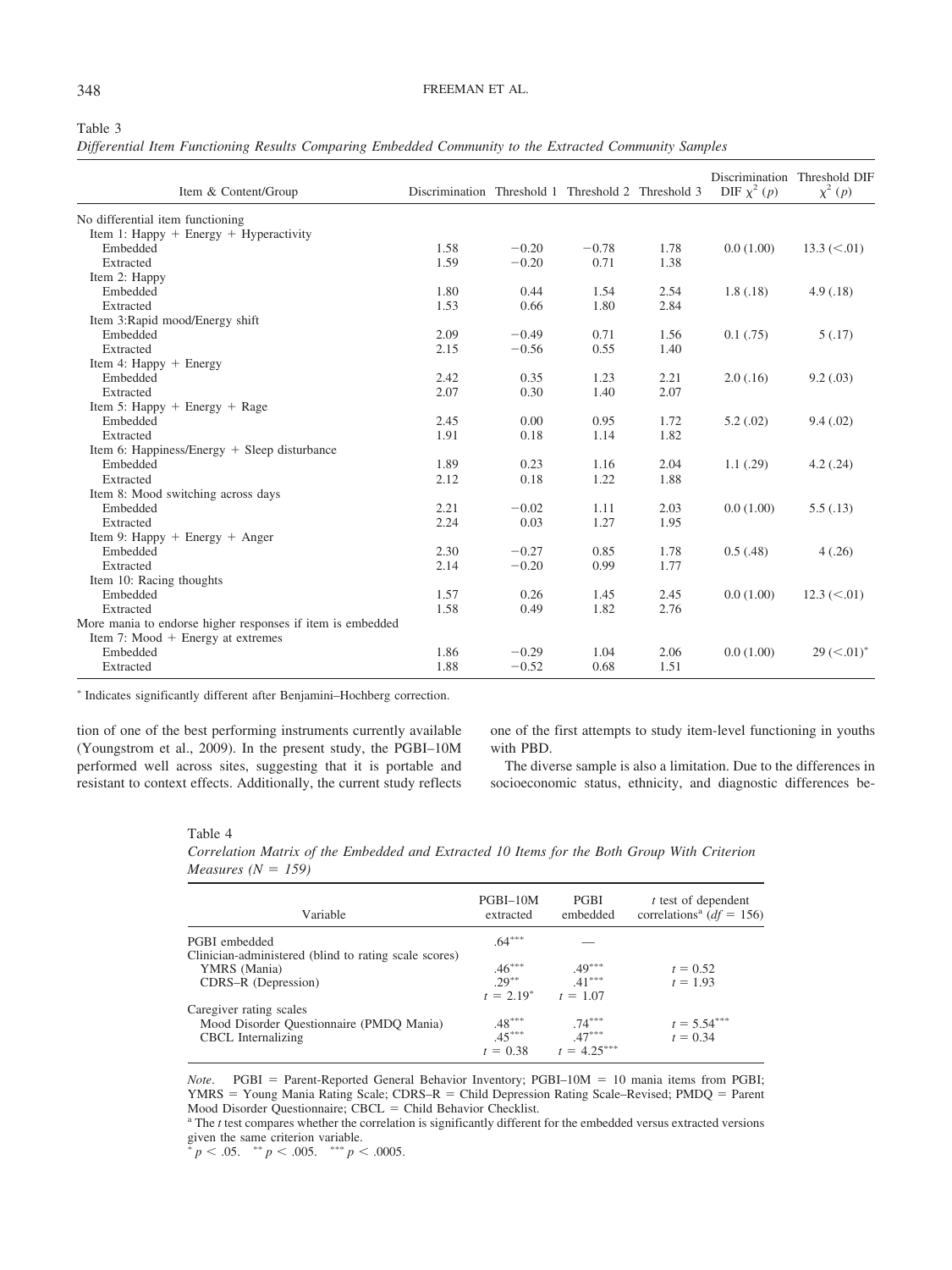tween the academic medical center and the community mental health center, the item-level differences cannot be attributed with certainty to any single factor. Although the effect sizes are small, the sample differences prevent a conclusion about whether certain items (e.g., elated mood) are better predictors for Whites or African Americans, or for lower versus higher socioeconomic status, or whether differences are due to differences in respondents' reading ability. Item response theory allows for group differences in mean scores due to differences in diagnostic discrepancies and comorbidity patterns, because it places items and individuals at equivalent trait levels prior to examining DIF (Thissen, Steinberg, & Gerrard, 1986). Items that evaluate straightforward and easily observable behavior might be less susceptible to context and sampling effects than vague items (e.g., Steinberg, 2001).

Future studies should examine what the item-level differences are due to, such as differences in race/ethnicity, differences in socioeconomic status, or potentially differences in reading level. Knowing these differences and whether they have large effect sizes could aid clinicians in determining lines of questioning and the weight to place on different symptoms conditioned upon easily identifiable demographic information. Additionally, examining reasonable cut scores and developing diagnostic likelihood ratios (e.g., Straus et al., 2005) could aid in clinical prediction of PBD. Ideally, these will be based on large enough samples to provide good estimates of optimal thresholds and small standard errors and to define multiple thresholds to preserve more information from the raw scores. Replication in other clinical settings with different levels of severity of bipolar presentation, such as inpatient units or public schools, would be important to understand if the items continue to behave similarly even at the extremes of the latent factor of mania. Finally, it is worth noting that the PGBI–10M concentrates on manic and mixed symptoms, which are only a small—albeit more diagnostically specific—aspect of bipolar disorder. A comprehensive approach to the assessment of bipolar disorder would also include scales pertaining to depression, anxiety, and perhaps quality of life or other domains of functioning relevant to case formulation and evaluation of outcomes.

Even so, the present analyses do much to enhance confidence that the PGBI–10M performs in a robust manner even when the items are used in the brief, extracted format and even when employed in diverse settings such as urban community mental health centers. Results indicate that the brief version of the scale continues to provide clinically useful information in the assessment of pediatric bipolar disorder across a broad range of clinical settings.

#### **References**

- Achenbach, T. M., & Rescorla, L. A. (2001). *Manual for the ASEBA school-age forms & profiles.* Burlington: University of Vermont Research Center for Children, Youth, and Families.
- Altman, D. G., & Bland, J. M. (1994). Diagnostic tests 3: Receiver operating characteristic plots [Statistics note]. *British Medical Journal, 309,* 188.
- American Psychiatric Association. (2004). *Diagnostic and statistical manual of mental disorders* (4th ed., text rev.). Washington, DC: Author.
- American Psychiatric Association. (2011). *Diagnostic and statistical manual of mental disorders* (5th ed.). Retrieved March 17, 2011, from www.dsm5.org
- Birmaher, B., Axelson, D., Strober, M., Gill, M. K., Valeri, S., Chiappetta, L., . . . Keller, M. (2006). Clinical course of children and adolescents

with bipolar spectrum disorders. *Archives of General Psychiatry, 63,* 175–183. doi:10.1001/archpsyc.63.2.175

- Blader, J. C., & Carlson, G. A. (2007). Increased rates of bipolar disorder diagnoses among U.S. child, adolescent, and adult inpatients, 1996 – 2004. *Biological Psychiatry, 62,* 107–114. doi:10.1016/j.biopsych .2006.11.006
- Bowring, M. A., & Kovacs, M. (1992). Difficulties in diagnosing manic disorders among children and adolescents. *Journal of the American Academy of Child & Adolescent Psychiatry, 31,* 611– 614. doi:10.1097/ 00004583-199207000-00006
- Carlson, G. A., Jensen, P. S., Findling, R. L., Meyer, R. E., Calabrese, J., DelBello, M. P., . . . Youngstrom, E. A. (2003). Methodological issues and controversies in clinical trials with child and adolescent patients with bipolar disorder: Report of a consensus conference. *Journal of Child and Adolescent Psychopharmacology, 13,* 13–27. doi:10.1089/ 104454603321666162
- Depue, R. A. (1981). A behavioral paradigm for identifying persons at risk for bipolar depressive disorder: A conceptual framework and five validation studies. *Journal of Abnormal Psychology*, 90, 381-437. doi: 10.1037/0021-843X.90.5.381
- Findling, R. L., Gracious, B. L., McNamara, N. K., Youngstrom, E. A., Demeter, C. A., Branicky, L. A., & Calabrese, J. R. (2001). Rapid, continuous cycling and psychiatric co-morbidity in pediatric bipolar I disorder. *Bipolar Disorders, 3,* 202–210. doi:10.1034/j.1399- 5618.2001.30405.x
- Fristad, M. A., Verducci, J. S., Walters, K., & Young, M. E. (2009). Impact of multifamily psychoeducational psychotherapy in treating children aged 8 to 12 years with mood disorders. *Archives of General Psychiatry, 66,* 1013–1020. doi:10.1001/archgenpsychiatry.2009.112
- Fristad, M. A., Weller, R. A., & Weller, E. B. (1995). The Mania Rating Scale (MRS): Further reliability and validity studies with children. *Annals of Clinical Psychiatry, 7,* 127–132. doi:10.3109/ 10401239509149039
- Geller, B., Zimerman, B., Williams, M., Bolhofner, K., Craney, J. L., DelBello, M. P., & Soutullo, C. (2001). Reliability of the Washington University in St. Louis Kiddie Schedule for Affective Disorders and Schizophrenia (WASH-U-KSADS) mania and rapid cycling sections. *Journal of the American Academy of Child & Adolescent Psychiatry, 40,* 450 – 455. doi:10.1097/00004583-200104000-00014
- Geller, B., Zimerman, B., Williams, M., DelBello, M. P., Frazier, J., & Beringer, L. (2002). Phenomenology of prepubertal and early adolescent bipolar disorder: Examples of elated mood, grandiose behaviors, decreased need for sleep, racing thoughts and hypersexuality. *Journal of Child and Adolescent Psychopharmacology, 12,* 3–9. doi:10.1089/ 10445460252943524
- Hanley, J. A., & McNeil, B. J. (1983). A method of comparing the areas under receiver operating characteristic curves derived from the same cases. *Radiology, 148,* 839 – 843. doi:10.1016/S1076-6332(97)80161-4
- Henry, D. B., Pavuluri, M. N., Youngstrom, E., & Birmaher, B. (2008). Accuracy of brief and full forms of the Child Mania Rating Scale. *Journal of Clinical Psychology, 64,* 368 –381. doi:10.1002/jclp.20464
- Hill, C. D., Edwards, M. C., Thissen, D., Langer, M. M., Wirth, R. J., Burwinkle, T. M., & Varni, J. W. (2007). Practical issues in the application of item response theory: A demonstration using items from the Pediatric Quality of Life Inventory (PedsQL) 4.0 generic core scales. *Medical Care, 45*(5, Suppl 1), S39 –S47. doi:10.1097/01.mlr .0000259879.05499.eb
- Hirschfeld, R. M., Holzer, C., Calabrese, J. R., Weissman, M., Reed, M., Davies, M., ... Hazard, E. (2003). Validity of the Mood Disorder Questionnaire: A general population study. *The American Journal of Psychiatry, 160,* 178 –180. doi:10.1176/appi.ajp.160.1.178
- Hirschfeld, R. M., Williams, J. B., Spitzer, R. L., Calabrese, J. R., Flynn, L., Keck, P. E., Jr., . . . Zajecka, J. (2000). Development and validation of a screening instrument for bipolar spectrum disorder: The Mood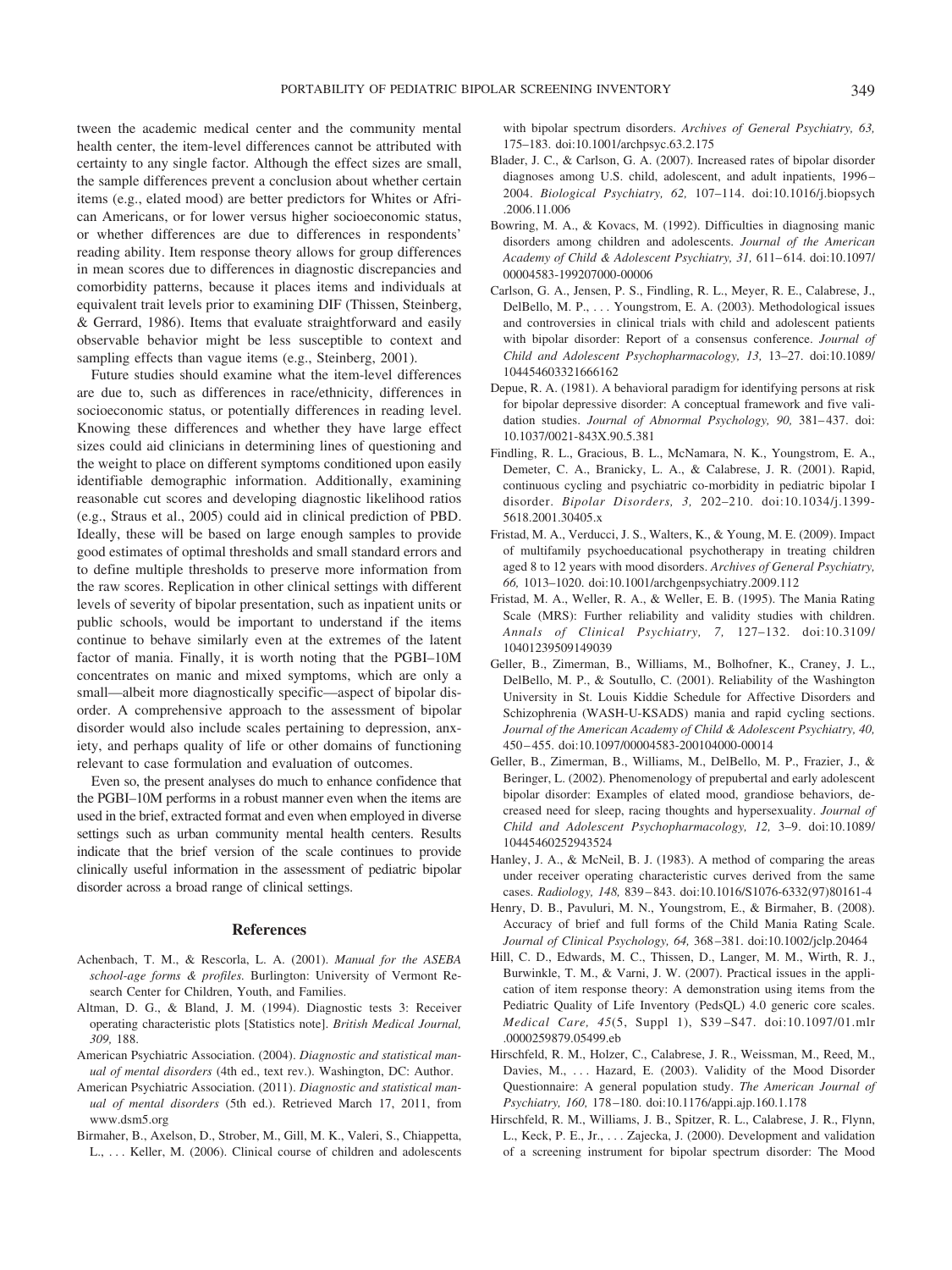Disorder Questionnaire. *The American Journal of Psychiatry, 157,* 1873–1875. doi:10.1176/appi.ajp.157.11.1873

- Jenkins, M. M., Youngstrom, E. A., Washburn, J. J., & Youngstrom, J. K. (in press). Evidence-based strategies improve assessment of pediatric bipolar disorder by community practitioners. *Professional Psychology: Research and Practice, 42,* 121–129. doi:10.1037/a0022506
- Kaufman, J., Birmaher, B., Brent, D., Rao, U., Flynn, C., Moreci, P., . . . Ryan, N. (1997). Schedule for Affective Disorders and Schizophrenia for School-Age Children–Present and Lifetime Version (K–SADS–PL): Initial reliability and validity data. *Journal of the American Academy of Child &Adolescent Psychiatry, 36,* 980 –988. doi:10.1097/00004583- 199707000-00021
- Kim, E. Y., & Miklowitz, D. J. (2002). Childhood mania, attention-deficit hyperactivity disorder and conduct disorder: A critical review of diagnostic dilemmas. *Bipolar Disorders, 4,* 215–225. doi:10.1034/j.1399- 5618.2002.01191.x
- Kowatch, R. A., Youngstrom, E. A., Danielyan, A., & Findling, R. L. (2005). Review and meta-analysis of the phenomenology and clinical characteristics of mania in children and adolescents. *Bipolar Disorders, 7,* 483– 496. doi:10.1111/j.1399-5618.2005.00261.x
- Kraemer, H. C. (1992). *Evaluating medical tests: Objective and quantitative guidelines.* Newbury Park, CA: Sage.
- Kraepelin, E. (1976). *Manic-depressive insanity and paranoia* (R M. Barclay, Trans.). New York: Arno Press. (Original work published 1921)
- Lewinsohn, P. M., Klein, D. N., & Seeley, J. R. (1995). Bipolar disorders in a community sample of older adolescents: Prevalence, phenomenology, comorbidity, and course. *Journal of the American Academy of Child & Adolescent Psychiatry, 34,* 454 – 463. doi:10.1097/00004583- 199504000-00012
- Lord, F. M. (1980). *Applications of item response theory to practical testing problems.* Hillsdale, NJ: Erlbaum.
- Merikangas, K. R., He, J. P., Burstein, M., Swanson, S. A., Avenevoli, S., Cui, L., . . . Swendsen, J. (2010). Lifetime prevalence of mental disorders in U.S. adolescents: Results from the National Comorbidity Survey Replication–Adolescent Supplement (NCS–A). *Journal of the American Academy of Child and Adolescent Psychiatry, 49,* 980 –989. doi: 10.1016/j.jaac.2010.05.017
- Merikangas, K. R., Jin, R., He, J. P., Kessler, R. C., Lee, S., Sampson, N. A., ... Zarkov, Z. (2011). Prevalence and correlates of bipolar spectrum disorder in the world mental health survey initiative. *Archives of General Psychiatry, 68,* 241–251. doi:10.1001/archgenpsychiatry .2011.12
- Merikangas, K. R., & Pato, M. (2009). Recent developments in the epidemiology of bipolar disorder in adults and children: Magnitude, correlates, and future directions. *Clinical Psychology: Science and Practice, 16,* 121–133. doi:10.1111/j.1468-2850.2009.01152.x
- Miller, C. J., Johnson, S. L., & Eisner, L. (2009). Assessment tools for adult bipolar disorder. *Clinical Psychology: Science and Practice, 16,* 188 –201. doi:10.1111/j.1468-2850.2009.01158.x
- Miller, C. J., Klugman, J., Berv, D. A., Rosenquist, K. J., & Ghaemi, S. N. (2004). Sensitivity and specificity of the Mood Disorder Questionnaire for detecting bipolar disorder. *Journal of Affective Disorders, 81,* 167– 171. doi:10.1016/S0165-0327(03)00156-3
- Moreno, C., Laje, G., Blanco, C., Jiang, H., Schmidt, A. B., & Olfson, M. (2007). National trends in the outpatient diagnosis and treatment of bipolar disorder in youth. *Archives of General Psychiatry, 64,* 1032– 1039. doi:10.1001/archpsyc.64.9.1032
- Muthén, L. K., & Muthén, B. O. (1998–2007). Mplus user's guide (Version 5.2). Los Angeles, CA: Authors.
- Neighbors, H. W., Jackson, J., Campbell, L., & Williams, D. (1989). The influence of racial factors on psychiatric diagnosis: A review and suggestions for research. *Community Mental Health Journal, 25,* 301–311. doi:10.1007/BF00755677
- Pavuluri, M. N., Henry, D. B., Devineni, B., Carbray, J. A., & Birmaher, B. (2006). Child Mania Rating Scale: Development, reliability, and validity. *Journal of the American Academy of Child & Adolescent Psychiatry, 45,* 550 –560. doi:10.1097/01.chi.0000205700.40700.50
- Pliszka, S. R., Sherman, J. O., Barrow, M. V., & Irick, S. (2000). Affective disorder in juvenile offenders: A preliminary study. *The American Journal of Psychiatry, 157,* 130 –132.
- Poznanski, E. O., & Mokros, H. B. (1996). *Children's Depression Rating Scale-Revised (CDRS-R).* Los Angeles, CA: Western Psychological Services.
- Quinn, C. A., & Fristad, M. A. (2004). Defining and identifying early onset bipolar spectrum disorder. *Current psychiatry reports, 6*(2), 101–107. doi:10.1007/s11920-004-0049-1
- Reeve, B. B., Hays, R. D., Bjorner, J. B., Cook, K. F., Crane, P. K., Teresi, J. A., . . . Cella, D., on behalf of the PROMIS Cooperative Group. (2007). Psychometric evaluation and calibration of health-related quality of life item banks: Plans for the Patient-Reported Outcomes Measurement Information System (PROMIS). *Medical Care, 45*(5, Suppl 1), S22–S31. doi:10.1097/01.mlr.0000250483.85507.04
- Rettew, D. C., Lynch, A. D., Achenbach, T. M., Dumenci, L., & Ivanova, M. Y. (2009). Meta-analyses of agreement between diagnoses made from clinical evaluations and standardized diagnostic interviews. *International Journal of Methods in Psychiatric Research, 18,* 169 –184. doi:10.1002/mpr.289
- Schuman, H., Presser, S., & Ludwig, J. (1981). Context effects on survey responses to questions about abortion. *Public Opinion Quarterly, 45,* 216 –223. doi:10.1086/268652
- Spitzer, R. L. (1983). Psychiatric diagnosis: Are clinicians still necessary? *Comprehensive Psychiatry, 24,* 399 – 411. doi:10.1016/0010- 440X(83)90032-9
- Steinberg, L. (2001). The consequences of pairing questions: Context effects in personality measurement. *Journal of Personality and Social Psychology, 81,* 332–342. doi:10.1037/0022-3514.81.2.332
- Straus, S. E., Richardson, W. S., Glasziou, P., & Haynes, R. B. (2005). *Evidence-based medicine: How to practice and teach EBM* (3rd ed.). New York, NY: Churchill Livingstone.
- Thissen, D., Steinberg, L., & Gerrard, M. (1986). Beyond group-mean differences: The concept of item bias. *Psychological Bulletin, 99,* 118 – 128. doi:10.1037/0033-2909.99.1.118
- Tillman, R., & Geller, B. (2005). A brief screening tool for a prepubertal and early adolescent bipolar disorder phenotype. *The American Journal of Psychiatry, 162,* 1214 –1216. doi:10.1176/appi.ajp.162.6.1214
- Tourangeau, R., Rips, L. J., & Rasinski, K. (2000). *The psychology of survey response.* New York, NY: Cambridge University Press.
- Van Meter, A. R., Moreira, A. L., & Youngstrom, E. A. (2011). Metaanalysis of epidemiologic studies of pediatric bipolar disorder. *The Journal of Clinical Psychiatry.* doi:10.4088/JCP.10m06290
- Wagner, K. D., Hirschfeld, R. M. A., Emslie, G. J., Findling, R. L., Gracious, B. L., & Reed, M. L. (2006). Validation of the Mood Disorder Questionnaire for bipolar disorders in adolescents. *Journal of Clinical Psychiatry, 67,* 827– 830. doi:10.4088/JCP.v67n0518
- Young, R. C., Biggs, J. T., Ziegler, V. E., & Meyer, D. A. (1978). A rating scale for mania: Reliability, validity, and sensitivity. *British Journal of Psychiatry, 133,* 429 – 435. doi:10.1192/bjp.133.5.429
- Youngstrom, E. A., Birmaher, B., & Findling, R. L. (2008). Pediatric bipolar disorder: Validity, phenomenology, and recommendations for diagnosis. *Bipolar Disorders, 10*(Suppl 1, Pt 2), 194 –214. doi:10.1111/ j.1399-5618.2007.00563.x
- Youngstrom, E. A., Danielson, C. K., Findling, R. L., Gracious, B. L., & Calabrese, J. R. (2002). Factor structure of the Young Mania Rating Scale for use with youths ages 5 to 17 years. *Journal of Clinical Child and Adolescent Psychology, 31,* 567–572. doi: 10.1207/153744202320802232
- Youngstrom, E. A., Findling, R. L., Danielson, C. K., & Calabrese, J. R.